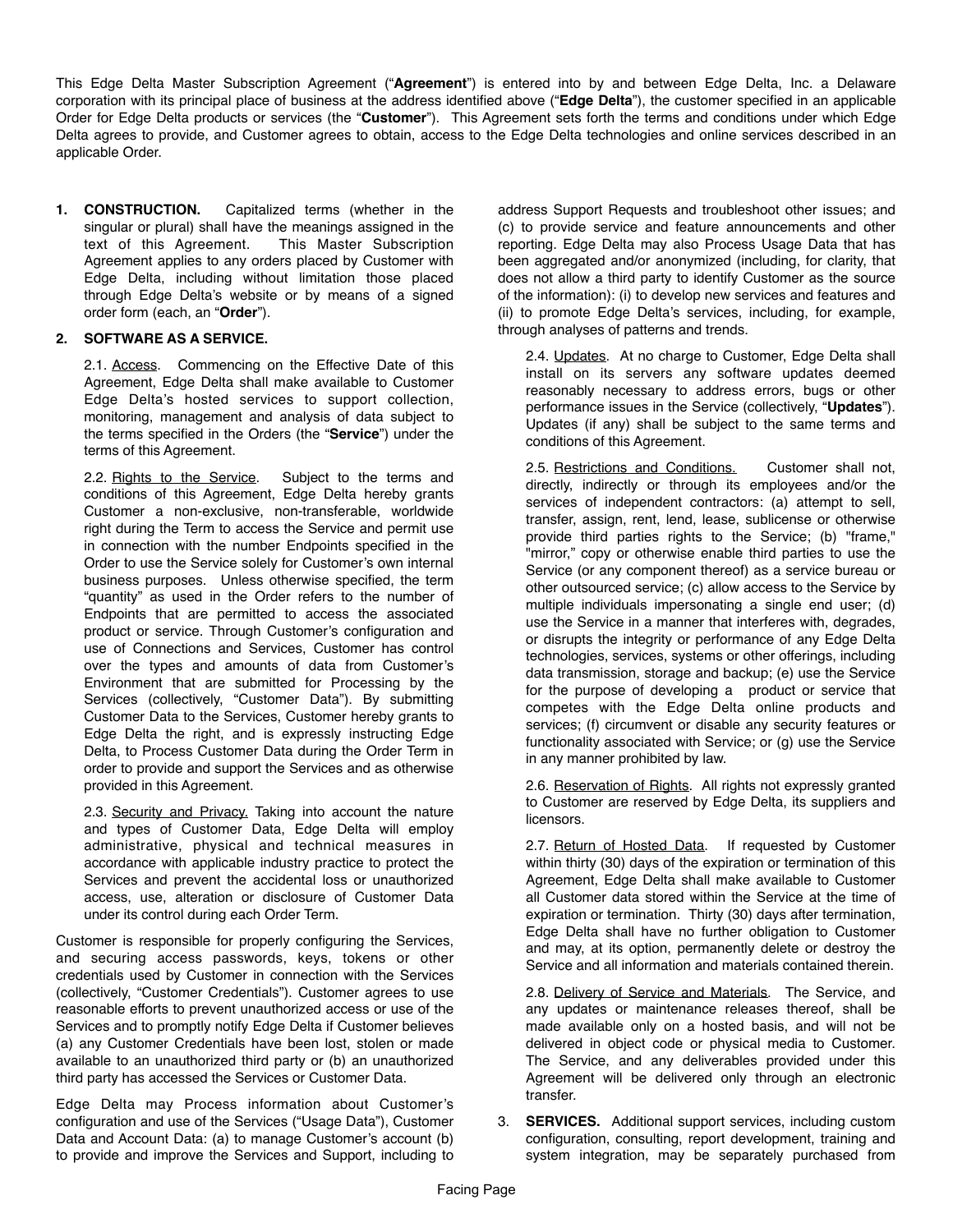Edge Delta under the terms of an addendum or Statement of Work referencing this Agreement. For clarity, Edge Delta has no obligation to support Customer's own technology, internal infrastructure, provide free training, or provide consulting on customer created content such as views, reports, and configurations or third party technologies and services unless agreed to in writing via an approved sales agreement and or statement of work. Edge Delta has no obligation with respect to the monitoring of Internet traffic that Customer does not provide to Edge Delta through a properly configured appliance provided by Edge Delta. Edge Delta reserves the right to suspend or degrade service to protect Edge Delta's systems or infrastructure, for instance, in situations where Customer's input exceeds normal use conditions (e.g., to prevent denial of service attacks). Customer's use of the Service is dependent on Customer's maintenance of network architecture capabilities that are compatible with those required by Edge Delta. Customer is solely responsible for the configuration of its network as needed to interact with the Service.

### **4. CUSTOMER OBLIGATIONS.**

4.1. Fees and Payment Terms. In consideration of the rights granted herein, Customer shall pay Edge Delta the amounts specified in the Order located in Exhibit A, separately attached and incorporated herein to the Agreement ("**Fees**").

(a) Fees are exclusive of any applicable sales, use, import or export taxes, duties, fees, value-added taxes, tariffs or other amounts attributable to Customer's execution of this Agreement or use of the Service (collectively, "**Sales Taxes**"). Customer shall be solely responsible for the payment of any Sales Taxes. In the event Edge Delta is required to pay Sales Taxes on Customer's behalf, Customer shall promptly reimburse Edge Delta for all amounts paid.

(b) All amounts shall be paid to Edge Delta within thirty (30) days of receipt of an undisputed invoice. An invoice shall be deemed undisputed if, within such thirty (30) day period, Customer fails to notify Edge Delta in writing of any disputed amounts.

(c) Fees not paid when due shall be subject to a late fee equal to one and one half percent (1.5%) of the unpaid balance per month or the highest monthly rate permitted by applicable law. Edge Delta further reserves (among other rights and remedies) the right to suspend access to the Service. Amounts payable to Edge Delta shall continue to accrue during any period of suspension and must be paid as a condition precedent to reactivation, which reactivation is at the sole discretion of Edge Delta.

(d) All prices and other payment terms are confidential information of Edge Delta and Customer agrees not to disclose such information to any third party throughout the Term and for three (3) years thereafter.

(e) Except as otherwise specified in this Agreement, fees are based on services purchased and not actual usage, payment obligations are non-cancelable, fees paid are non-refundable, and the scope of the subscription cannot be decreased during the relevant subscription term.

4.2. Compliance with Laws. The Edge Delta software and Service are of U.S. origin. Customer shall adhere to all

applicable state, federal, local and international laws and treaties in all jurisdictions in which Customer uses the Service, including all end-user, end-use and destination restrictions issued by U.S. and other governments and the U.S. Export Administration Act and its associated regulations. Customer will not upload any data or Customer will not upload any data or information to the Service for which Customer does not have full and unrestricted rights. Notwithstanding anything to the contrary in this Agreement or any other agreement between the parties, Customer will not upload any data or information that is subject to government regulation, including without limitation, protected health information regulated under the Health Insurance Portability and Accountability Act of 1996 or sensitive financial information regulated under the Gramm-Leach-Bliley Act of 1999.

### **5. TERM AND TERMINATION.**

5.1. Term. Unless otherwise specified in the Order, the initial term of this Agreement will begin on the Effective Date and shall continue thereafter until the End Date specified in the Order (the "Initial Term"), and shall thereafter renew as described below for additional renewal terms (each a "Renewal Term," and collectively together with the Initial Term, the "Term").

5.2. Termination. Either party may terminate this Agreement if the other party materially breaches this Agreement and such breach has not been cured within thirty (30) days of providing notice thereof.

5.3. Effect of Termination. Upon expiration or termination for any reason, Customer shall discontinue all use of the Service, and return any and all software and documentation provided to Customer by Edge Delta.

5.4. Order Renewal. Unless either Party gives the other Party written notice of its intention not to renew an Order at least 15 days prior to the Order's then current expiration date, the Order will automatically renew for additional periods of the same duration as the expiring Order Term (each, a "Renewal Order Term").

# **6. INDEMNIFICATION.**

6.1. Customer. Customer shall indemnify and hold Edge Delta, its suppliers and licensors harmless from and against any and all claims, costs, damages, losses, liabilities and expenses (including reasonable attorneys' fees and costs) arising out of or in connection with a claim which, if true, would constitute a breach of Customer's obligations under Section 2 or 4 of this Agreement. In the event Edge Delta is required to seek legal remedies to enforce collection of any amounts due under this Agreement, Customer agrees to reimburse for all additional costs associated with collection of that past due amount, including reimbursement of collection and attorney's fees.

6.2. Edge Delta. Edge Delta shall indemnify and hold Customer harmless from and against any and all claims, costs, damages, losses, liabilities and expenses (including attorneys' fees and costs) arising out a third party claim that the Service infringes or misappropriates any U.S. patents issued as of the Effective Date or any copyright or trade secret of any third party during the term of this Agreement. Edge Delta shall have no indemnification obligation, and Customer shall indemnify Edge Delta pursuant to this Agreement, for claims of infringement arising from the combination of Service with any unique aspects of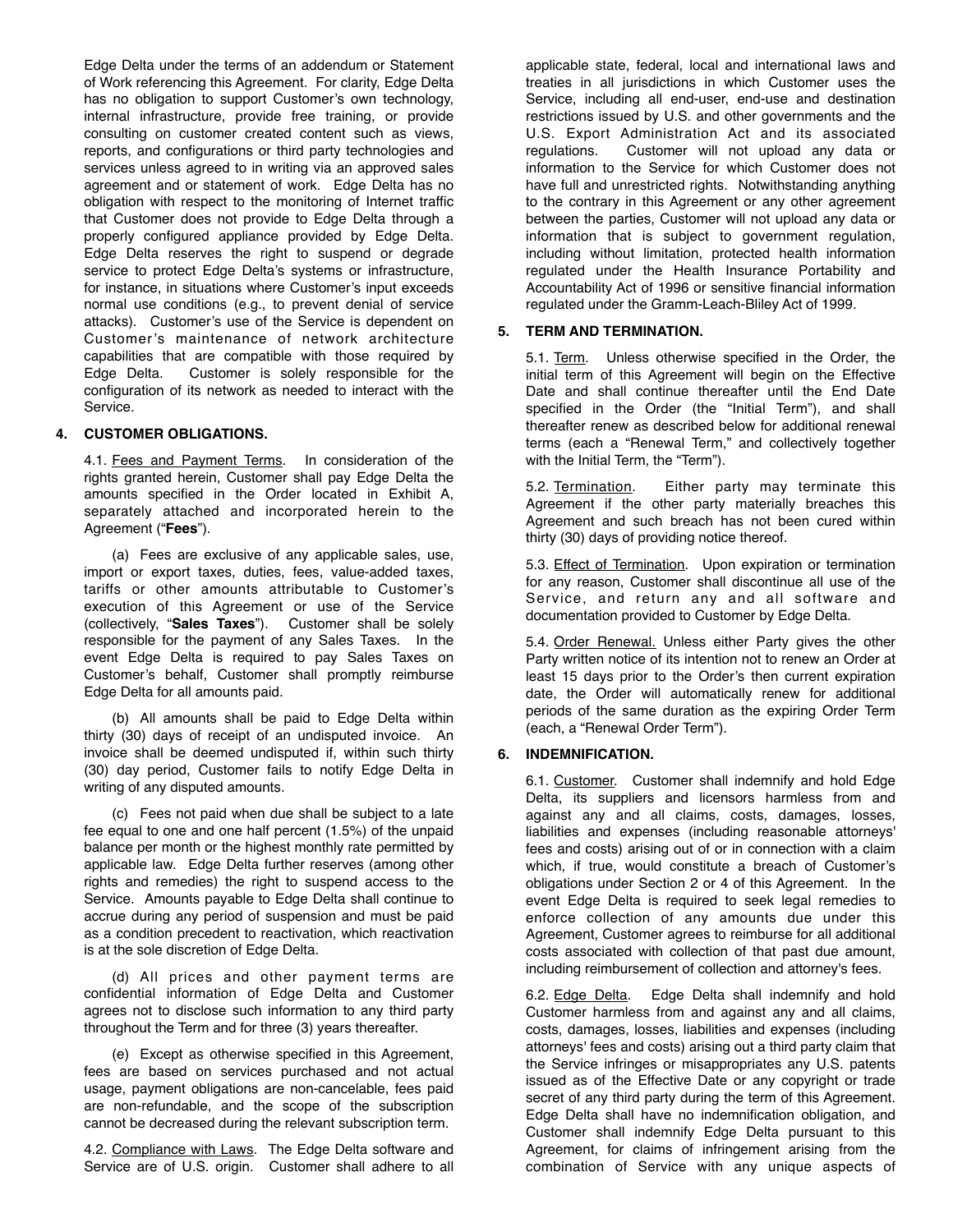Customer's business, for instance Customer's content, products, services, hardware or business processes, or for any use of the Service or any Edge Delta software not expressly authorized herein.

6.3. Process. A party seeking indemnification hereunder shall promptly notify in writing the other party of any claim for which defense and indemnification is sought. Each party agrees that it will not, without the other's prior written consent, enter into any settlement or compromise of any claim that: (a) results, or creates a likelihood of a result, that in any way diminishes or impairs any right or defense that would otherwise exist absent such settlement or compromise; or (b) constitutes or includes an admission of liability, fault, negligence or wrongdoing on the part of the other party. Each indemnifying party has the sole right to control the defense of any claim for which it is providing indemnification hereunder with counsel mutually acceptable to the parties. The indemnified party may, at its own expense, participate in the defense of any such claim.

# **7. WARRANTY/ LIABILITY/ TOTAL LIABILITY.**

Mutual Warranties. Each party represents and warrants to the other that it is duly authorized to execute this Agreement and perform the obligations set forth herein.

7.1. Disclaimer. THE SERVICE AND ANY EDGE DELTA TRAINING, INSTRUCTION AND SUPPORT OR OTHER SERVICES PROVIDED IN CONNECTION WITH THIS AGREEMENT (COLLECTIVELY, "**SERVICES**") ARE PROVIDED STRICTLY ON AN "**AS IS**" BASIS. ALL CONDITIONS, REPRESENTATIONS AND WARRANTIES, WHETHER EXPRESS, IMPLIED, STATUTORY OR OTHERWISE, INCLUDING, WITHOUT LIMITATION, ANY IMPLIED WARRANTY OF MERCHANTABILITY, TITLE, FITNESS FOR A PARTICULAR PURPOSE, OR SATISFACTORY RESULTS ARE HEREBY DISCLAIMED TO THE MAXIMUM EXTENT PERMITTED BY APPLICABLE LAW BY EDGE DELTA, ITS SUPPLIERS AND ITS LICENSORS.

7.2. CUSTOMER ACKNOWLEDGES AND AGREES THAT SERVICE MAY BE SUBJECT TO INTERRUPTION, LIMITATIONS, DELAYS, AND OTHER PROBLEMS INHERENT IN THE USE OF INTERNET APPLICATIONS AND ELECTRONIC COMMUNICATIONS. EDGE DELTA IS NOT RESPONSIBLE FOR ANY SUCH DELAYS, DELIVERY FAILURES, OR ANY OTHER DAMAGE RESULTING FROM EVENTS BEYOND EDGE DELTA'S REASONABLE CONTROL, WITHOUT REGARD TO WHETHER SUCH EVENTS ARE REASONABLY FORESEEABLE BY EDGE DELTA.

7.3. Limitation. EXCEPT FOR OBLIGATIONS ARISING FROM OR IN CONNECTION WITH (A) INDEMNIFICATION, (B) BREACH OF CONFIDENTIALITY RESTRICTIONS OR VIOLATION OF INTELLECTUAL PROPERTY RIGHTS, OR (C) PERSONAL INJURY OR DAMAGE TO PROPERTY RESULTING FROM INTENTIONAL OR GROSS NEGLIGENT ACTS, ANY CLAIM BY CUSTOMER SHALL BE LIMITED TO THE ACTUAL DIRECT DAMAGES INCURRED BY CUSTOMER, UP TO THE AGGREGATE AMOUNTS PAID BY CUSTOMER AND RECEIVED BY EDGE DELTA HEREUNDER DURING THE TWELVE MONTHS IMMEDIATELY PRECEEDING THE APPLICABLE CLAIM. THE EXISTENCE OF MULTIPLE CLAIMS OR SUITS

UNDER OR RELATED TO THIS AGREEMENT WILL NOT ENLARGE OR EXTEND THIS LIMITATION OF DAMAGES. CUSTOMER HEREBY RELEASES EDGE DELTA, ITS SUPPLIERS AND LICENSORS FROM ALL OBLIGATIONS, LIABILITY, CLAIMS OR DEMANDS IN EXCESS OF THIS LIMITATION. THE PROVISIONS OF THIS SECTION DO NOT WAIVE OR LIMIT EDGE DELTA'S ABILITY TO OBTAIN INJUNCTIVE OR OTHER EQUITABLE RELIEF FOR BREACH OF THIS AGREEMENT.

7.4. Exclusion of Certain Damages and Limitations of Types of Liability. IN NO EVENT WILL EDGE DELTA BE LIABLE FOR ANY SPECIAL, CONSEQUENTIAL, INCIDENTAL, INDIRECT OR PUNITIVE DAMAGES, OR LOST PROFITS OR LOST REVENUE ARISING OUT OF OR RELATED TO THE SUBJECT MATTER OF THIS AGREEMENT OR THE USE OF OR INABILITY TO USE THE SERVICE. THE FOREGOING EXCLUSION AND LIABILITY LIMITATIONS APPLY EVEN IF SUCH PARTY HAS BEEN ADVISED OF THE POSSIBILITY OF SUCH DAMAGES AND EVEN IN THE EVENT OF STRICT OR PRODUCT LIABILITY.

7.5. Interpretation. The limitations in sections 7.3 and 7.4 are independent of each other. The limitation of damages set forth in section 7.3 shall survive any failure of essential purpose of the limited remedy in section 7.4.

- 8. **PUBLICITY.** Neither Party shall, except as otherwise required by Applicable Law or stock exchange requirements, issue or release any announcement, statement, press release or other publicity or marketing materials relating to this Agreement or otherwise use the other Party's marks or logos without the prior written consent of the other Party; provided, however, that Edge Delta may (subject its obligations of non-attribution under Section 7.4) include Customer's name and logo in its lists of Edge Delta customers, its public website and other promotional material. Edge Delta agrees to promptly cease such uses of Customer's name and logo following Customer's request sent to info@edgedelta.com.
- 9. **CONFIDENTIALITY.** As used in this Agreement, "Confidential Information" means any information disclosed by one Party, its affiliates, business partners or their respective employees, agents or contractors (collectively, the "Discloser") that is designated as confidential, either orally or in writing, or that, given the nature of the information or circumstances surrounding its disclosure, reasonably should be understood to be confidential. Confidential Information includes without limitation: (a) Customer Data; (b) information relating to the Discloser's or its affiliates' technology, customers, business plans, promotional and marketing activities, finances and other business affairs; (c) third-party information that the Discloser is obligated to keep confidential; and (d) the terms of this Agreement and all Orders. However, Confidential Information does not include any information that: (i) was known to the Party that receives any Confidential Information (the "Recipient") prior to receiving the same from the Discloser in connection with this Agreement; (ii) is independently developed by the Recipient without reference to or use of the Discloser's Confidential Information; (iii) is acquired by the Recipient from another source without restriction as to use or disclosure; or (iv) is or becomes publicly available through